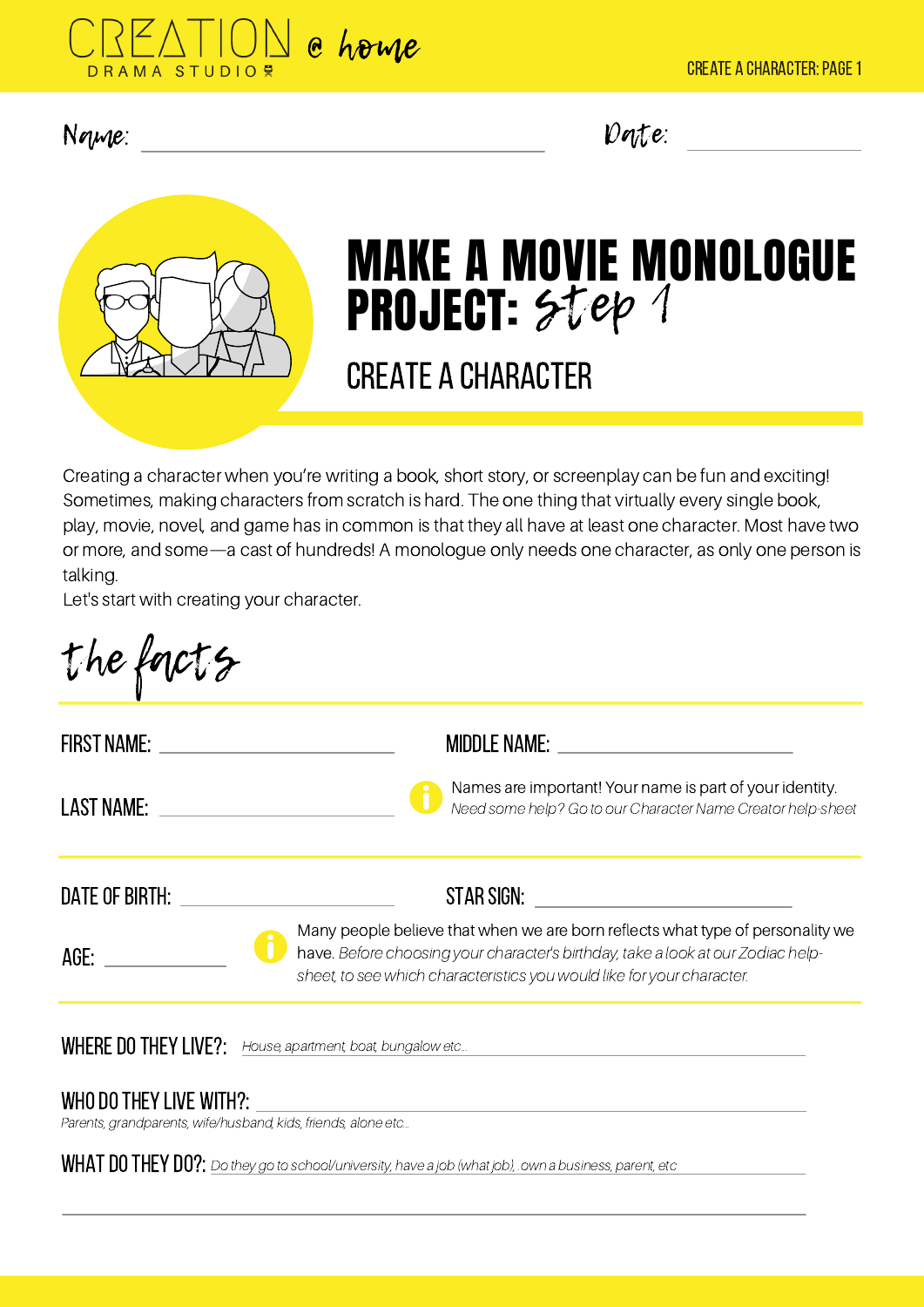



## MAKE A MOVIE MONOLOGUE **PROJECT:** STep 1

CREATE A CHARACTER CONTINUED

who are they?

We have the basic facts, now it's time to get creative. The more information the better! As an actor it is our job to build the life of the character, to be able to bring them to life on the stage and on screen!

likes + dislikes

**HOBBIES:** What do they like to do in their spare time?

**INTERESTS:** What interests do they have?

| We all have hobbies and interests, what we like to do adds to our character! |
|------------------------------------------------------------------------------|
| Need some help? Go to our list of Hobbies + Interests                        |

| <b>FAVOURITE FOODS:</b>                                                                                                                                                                                                                                                                                                    |
|----------------------------------------------------------------------------------------------------------------------------------------------------------------------------------------------------------------------------------------------------------------------------------------------------------------------------|
| <b>FAVOURITE MUSIC:</b>                                                                                                                                                                                                                                                                                                    |
| <b>FAVOURITE MOVIES:</b>                                                                                                                                                                                                                                                                                                   |
| WHAT TV SHOWS DO THEY WATCH: WATCH SHOWS AND THE SHOWS ON THE SHOWS AND THE SHOWS AND THE SHOWS AND THE SHOWS AND THE SHOWS AND THE SHOWS AND THE SHOWS AND THE SHOWS AND THE SHOWS AND THE SHOWS AND THE SHOWS AND THE SHOWS                                                                                              |
| FAVOURITE BOOKS: The contract of the contract of the contract of the contract of the contract of the contract of the contract of the contract of the contract of the contract of the contract of the contract of the contract                                                                                              |
| this or that ? Circle the word that is most suited to your character                                                                                                                                                                                                                                                       |
| LEADER / FOLLOWER<br>$\rightarrow$ Do they take charge in any situation or do they follow what others do or tell them to do?                                                                                                                                                                                               |
| HONEST / DISHONEST<br>Do they always tell the truth or do they lie?                                                                                                                                                                                                                                                        |
| Introverts focus inward, into their own thoughts, and extroverts focus outward, into the world.<br><b>INTROVERT / EXTROVERT</b><br>Introverts sometimes avoid large groups of people, feeling more energised by time alone. The<br>opposite of an introvert is an extrovert, who finds energy in interactions with others. |
| Are they a relaxed character who doesn't let much bother or worry them or does their<br><b>LAID BACK / TEMPERAMEN</b><br>mood often change very suddenly depending on the situation                                                                                                                                        |
| Do they have a positive outlook on life and the belief that the future is full of great things, or do<br><b>OPTIMISTIC / PESSIMISTIC</b><br>they have amore negative outlook of the future and the belief that things will always be bad                                                                                   |